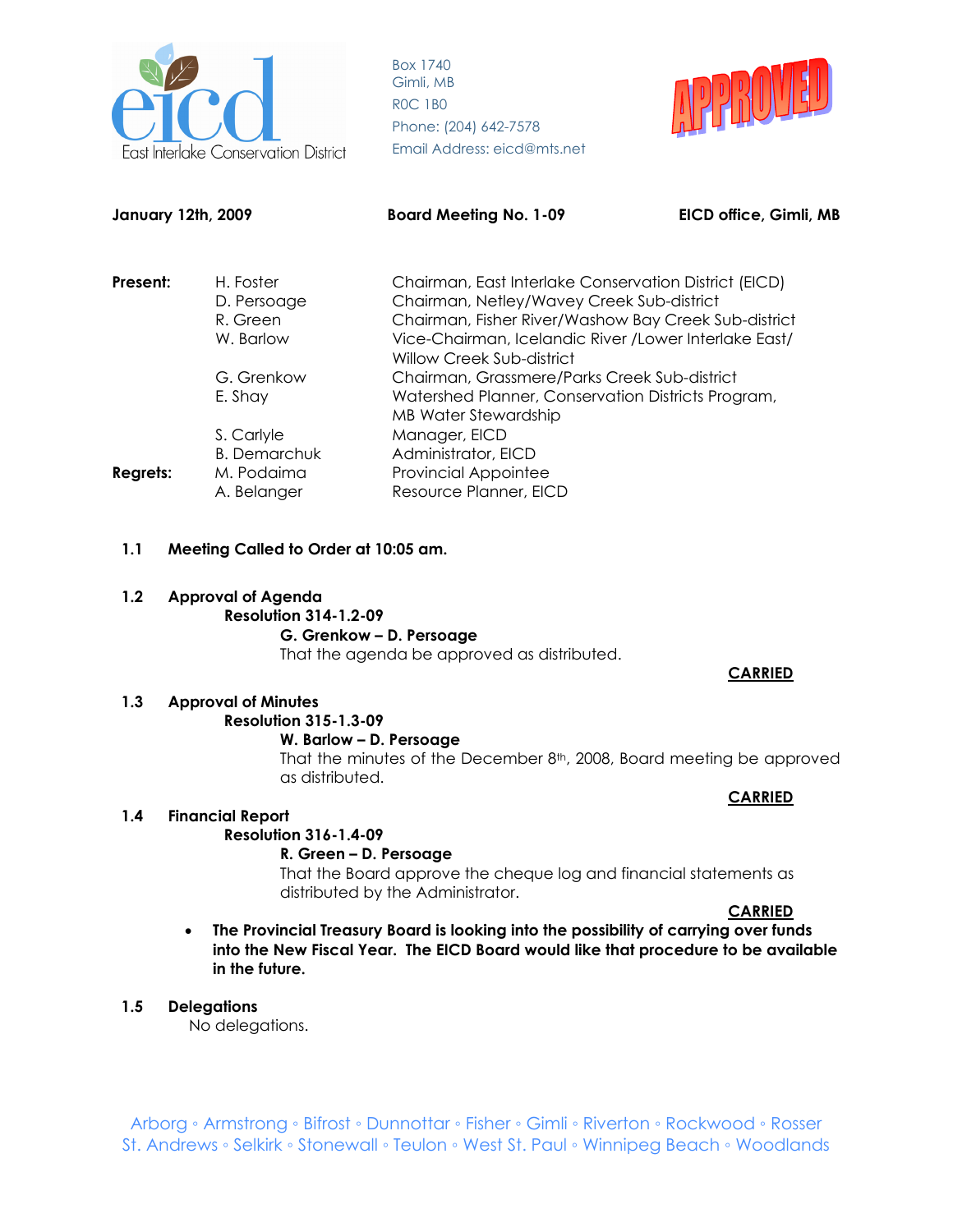#### **1.6 Chairperson's/Manager's/Watershed Planner's Reports**

H. Foster:

- No MCDA meetings.
- The MCDA convention made a 14k profit.
- PFRA BMP project is coming along, funding coming in.
- CD Framework document sitting on Minister Melnick's desk and undergoing final review. One more meeting will be scheduled after review.
- Drainage meeting with Deputy Minister re: future major challenges for the four drainage CD's on January 26th, 2008.
- S. Carlyle: (as per report handout)
	- EICD will be applying for funding through Green team for four students. The Well Inventory will be conducted in the O5SB area this summer. Some of the information gathered last year can be circulated such as maps.
- E. Shay: (as per report handout)
	- H. Foster stated that Water Stewardship should publicize the Wetlands for Watershed Health program to help promote it.
	- The EICD follows proper protocol when electing an Executive Chair.
- A. Belanger:
	- absent

## **1.7 Topics of Discussion**

#### **1.7.1** *Boundaries for the Fisher River IWMP*

- Boundaries to include Fisher River watershed and MB watershed ID 1021
- Need to sign the MOU at the February board meeting in order to get the \$25,000.00 funding for the O5SD IWMP.

**MOTION:** to approve the Fisher River IWMP boundaries

## **Resolution 317-1.7.1-08**

## **R. Green – D. Persoage**

**CARRIED**

#### **1.7.2** *Interlake Water Festival location*

- EICD hosting only one event.
- Green Acre Park in Teulon or Norris Lake, and inviting the following schools: Teulon, Inwood, stonewall and Peguis
- Alternative location can be Camp Morton

#### **1.7.3** *Policy adoption*

**MOTION:** to adopted Policy # 2.17 and the modifications.

## **Resolution 318-1.7.3-08 B. Barlow, G. Grenkow**

**CARRIED**

• Stephen to send letter to C. Melnick and cc to T. Nevakshonoff, R. Eichler, P. Bjornson, G. Doer, requesting new provincial appointment.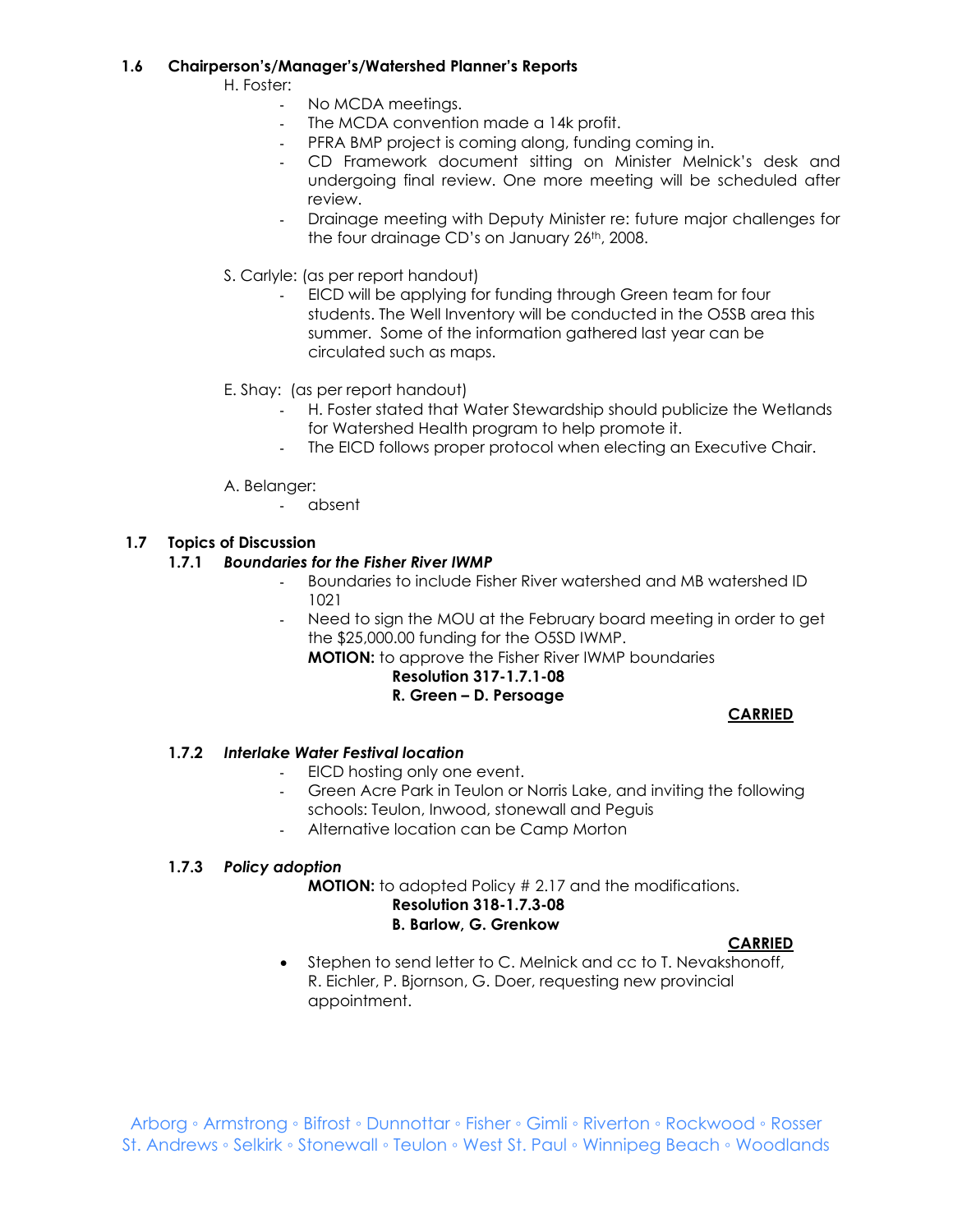List of Policy Directives that the Board reviewed and to be adopted at the February 9th, 2009 board meeting:

- Section # 1.2, Subject: Goals/Objectives/Roles;
- Section # 2.13, Subject: Special & Emergency Board Meetings;
- Section # 2.14, Subject: General Regulations For Board Meetings;
- Section # 2.15, Subject: Motions;
- Section # 2.16, Subject: In-Camera Session Committee of the Whole;
- Section # 2.19, Subject: Orientation of New Members; and
- Section # 5.10, Subject: Policy Amendment.

#### **1.8 Information and Correspondence**

(see agenda for list of correspondence)

#### **1.9 Next Board Meeting**

Next board meeting scheduled for February 9<sup>th</sup>, 2009 at 10:00 am – EICD office.

\_\_\_\_\_\_\_\_\_\_\_\_\_\_\_\_\_\_\_\_\_\_\_\_\_\_\_\_\_\_\_\_ \_\_\_\_\_\_\_\_\_\_\_\_\_\_\_\_\_\_\_\_\_\_\_\_\_\_\_\_\_\_\_\_\_\_\_\_\_

#### **1.10 Adjournment**

Moved by W. Barlow that the meeting be adjourned at 1:40 pm.

H. Foster, Chairman B. Demarchuk, Administrator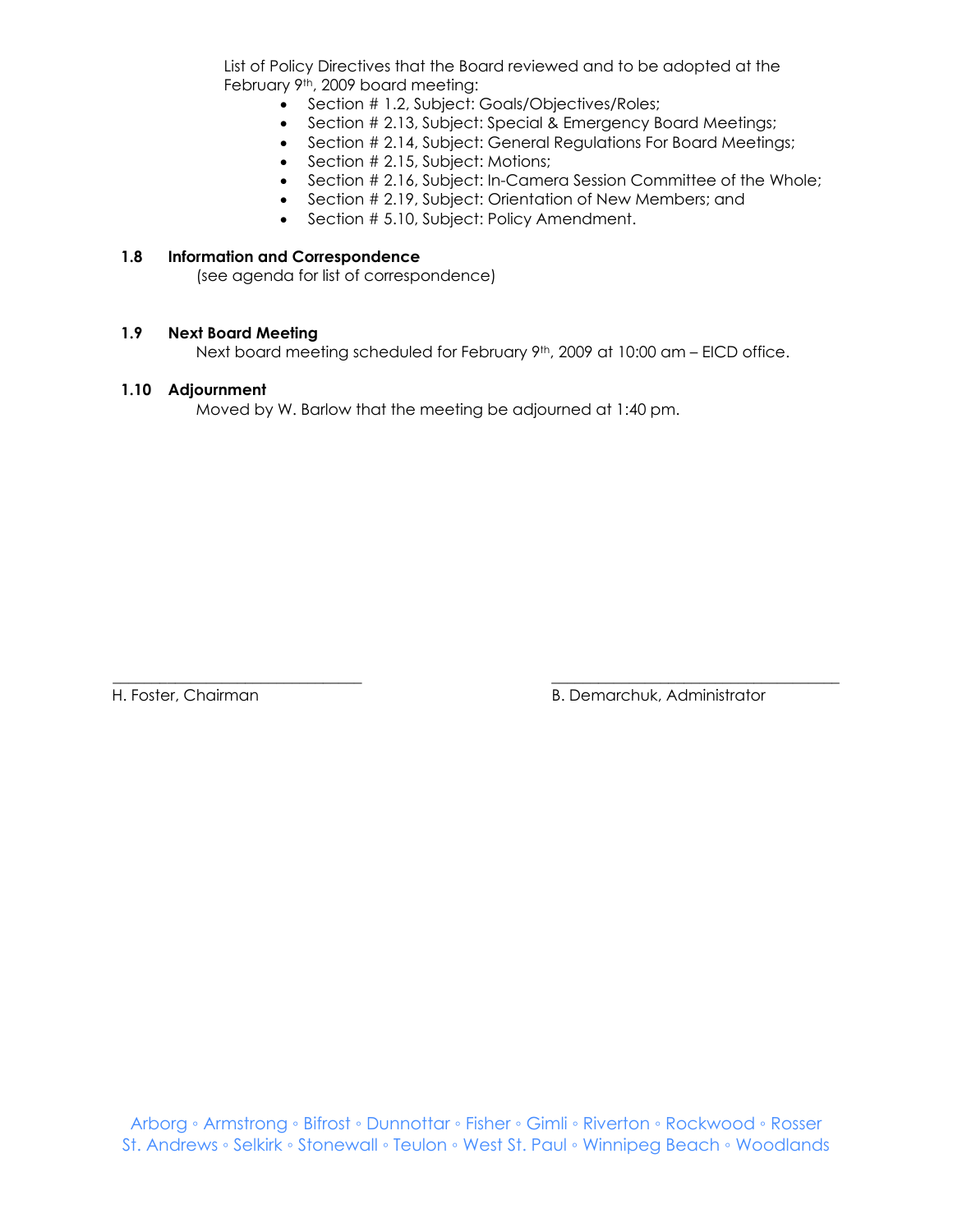



| February 20th, 2009 |                     | <b>Board Meeting No. 2-09</b>                                                       | EICD office, Gimli, MB |
|---------------------|---------------------|-------------------------------------------------------------------------------------|------------------------|
| Present:            | G. Grenkow          | Chairman, Grassmere/Parks Creek Sub-district                                        |                        |
|                     | D. Persoage         | Chairman, Netley/Wavey Creek Sub-district                                           |                        |
|                     | R. Green            | Chairman, Fisher River/Washow Bay Creek Sub-district                                |                        |
|                     | E. Shay             | Watershed Planner, Conservation Districts Program,                                  |                        |
|                     |                     | MB Water Stewardship                                                                |                        |
|                     | S. Carlyle          | Manager, EICD                                                                       |                        |
|                     | <b>B.</b> Demarchuk | Administrator, EICD                                                                 |                        |
|                     | A. Belanger         | Resource Planner, EICD                                                              |                        |
| <b>Regrets:</b>     | M. Podaima          | <b>Provincial Appointee</b>                                                         |                        |
|                     | H. Foster           | Chairman, East Interlake Conservation District (EICD)                               |                        |
|                     | W. Barlow           | Vice-Chairman, Icelandic River / Lower Interlake East/<br>Willow Creek Sub-district |                        |

## *DID NOT MAKE QUORUM, approval of agenda, minutes etc. to take place at the March meeting.*

- **2.1 Meeting Called to Order at 10:10 am.**
- **2.2 Approval of Agenda** 
	- **Resolution 319-2.2-09**

#### **D. Persoage – R. Green**

That the agenda be approved as distributed.

### **CARRIED**

#### **2.3 Approval of Minutes**

## **Resolution 320-2.3-09**

#### **R. Green – D. Persoage**

That the minutes of the January  $12<sup>th</sup>$ , 2009, Board meeting be approved as distributed.

## **2.4 Financial Report**

## **Resolution 321-2.4-09**

## **D. Persoage – R. Green**

That the Board approve the cheque log and financial statements as distributed by the Administrator.

#### **2.5 Delegations**

No delegations.

## **2.6 Chairperson's/Manager's/Watershed Planner's Reports**

- H. Foster: (as per report handout)
- S. Carlyle: (as per report handout)
- E. Shay: (as per report handout)

Arborg ◦ Armstrong ◦ Bifrost ◦ Dunnottar ◦ Fisher ◦ Gimli ◦ Riverton ◦ Rockwood ◦ Rosser St. Andrews ◦ Selkirk ◦ Stonewall ◦ Teulon ◦ West St. Paul ◦ Winnipeg Beach ◦ Woodlands

# **CARRIED**

**CARRIED**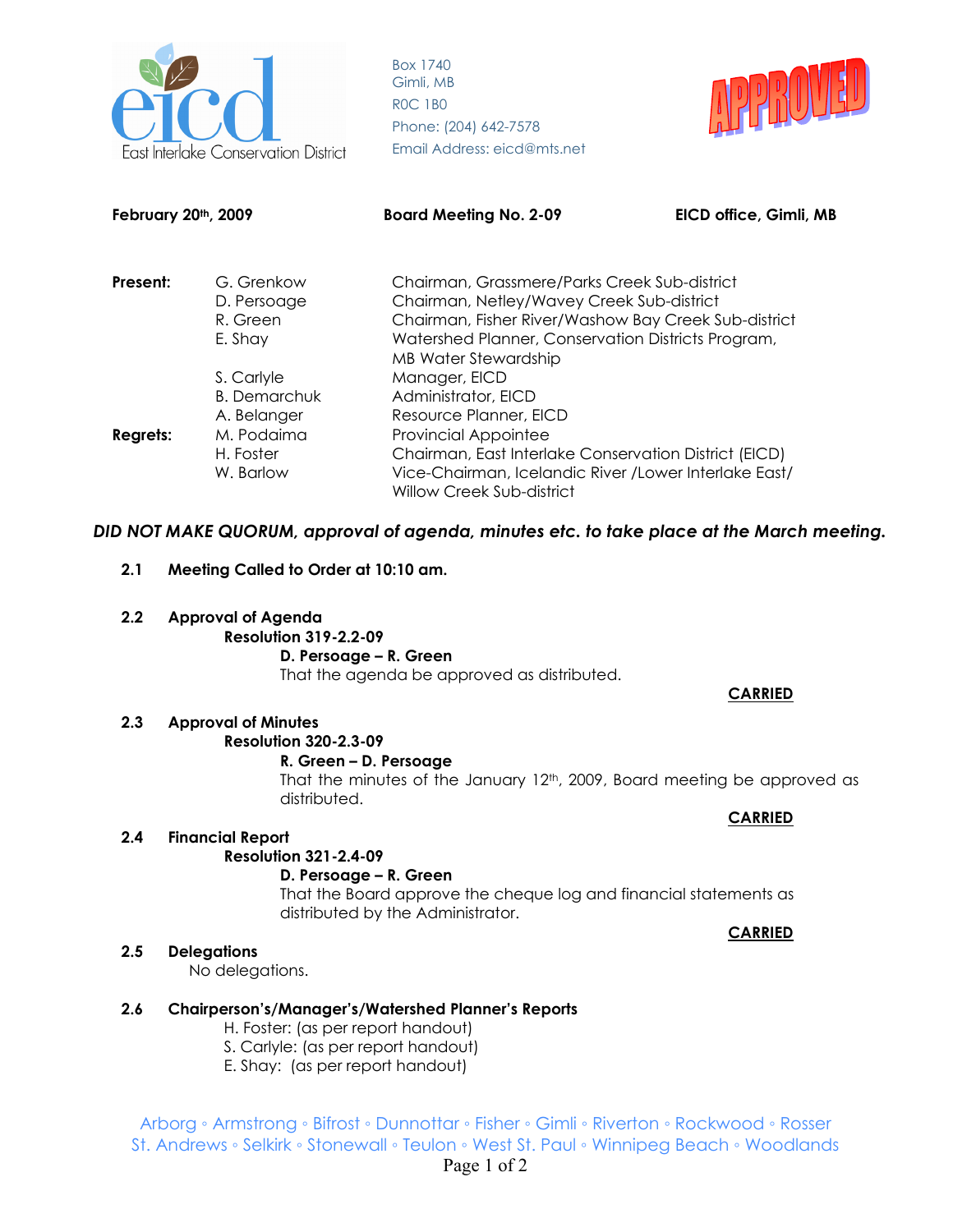## **2.7 Topics of Discussion**

**2.7.1** *Policy adoption* 

Tabled

## **2.7.2** *Composter purchase*

- S. Carlyle would like an information day set a side to promote and educate people about composters.
- EICD to purchase five hundred composters.

## **2.7.3** *Purchase of items for BMP study*

Fridge, grass trimmer, snowshoes and rake to be purchased in March 2009, PFRA will be reimbursing EICD.

**MOTION:** to purchase supplies for the BMP study.

## **Resolution 322-2.7.3-09**

## **D. Persoage – R. Green**

**CARRIED**

## **2.7.4** *Red River Basin Commission Resolution*

**MOTION:** to approve a resolution that declares support for the RRB- NRFP in principle as a guideline for moving forward with a shared vision for the future and do our port by implementing projects, programs, and actions in our area as we are able that will contribute to this shared vision.

 **Resolution 323-2.7.4-09** 

## **R. Green – D. Persoage**

**CARRIED**

## **2.7.5 Cleaning of Crescent Cr. and Grassmere Cr.**

- S. Carlyle will speak to MIT and request the removal of the fallen trees near the Grassmere Weir.
- D. Persoage will speak with Rockwood Public Works regarding the possibility of re-routing some of Crescent Creek's flow around the Town of Teulon.

## **2.7.6 KGS culvert inventory final draft**

#### **2.8 Information and Correspondence**

(see agenda for list of correspondence)

## **2.9 Next Board Meeting**

Next board meeting scheduled for March  $9<sup>th</sup>$ , 2009 at 10:00 am – EICD office.

## **2.10 Adjournment**

Moved by D. Persoage that the meeting be adjourned at 1:50 pm.

G. Grenkow, Vice-Chairman B. Demarchuk, Administrator

\_\_\_\_\_\_\_\_\_\_\_\_\_\_\_\_\_\_\_\_\_\_\_\_\_\_\_\_\_\_\_\_ \_\_\_\_\_\_\_\_\_\_\_\_\_\_\_\_\_\_\_\_\_\_\_\_\_\_\_\_\_\_\_\_\_\_\_\_\_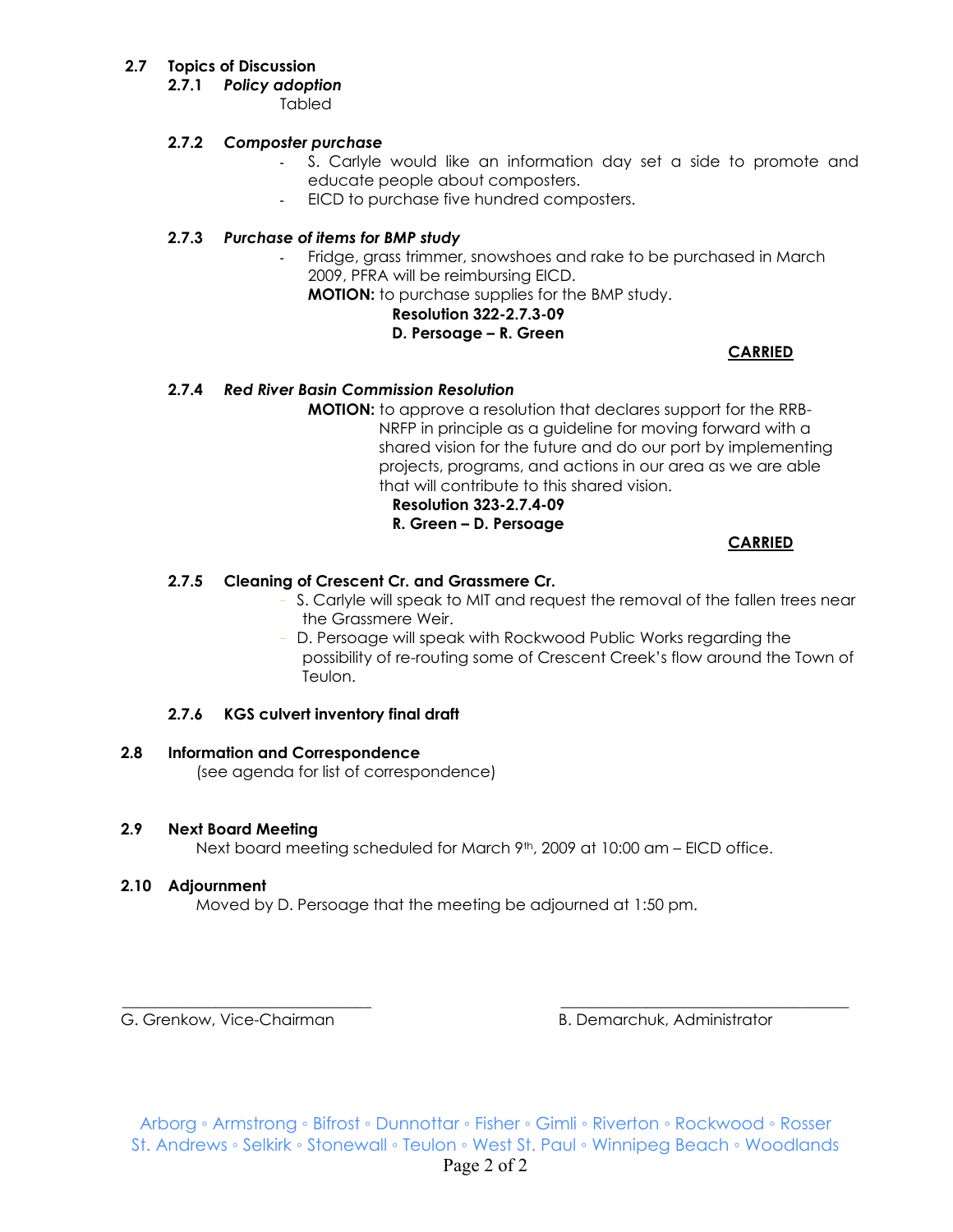

Box 1740 Gimli, MB R0C 1B0 Phone: (204) 642-7578 **Conservation District Email Address: eicd@mts.net** 



| March 9th, 2009 |                                                                                           | <b>Board Meeting No. 3-09</b>                                                                                                                                                                                                                                    | EICD office, Gimli, MB |
|-----------------|-------------------------------------------------------------------------------------------|------------------------------------------------------------------------------------------------------------------------------------------------------------------------------------------------------------------------------------------------------------------|------------------------|
| Present:        | D. Persoage<br>R. Green<br>G. Grenkow<br>S. Carlyle<br><b>B.</b> Demarchuk<br>A. Belanger | Chairman, Netley/Wavey Creek Sub-district<br>Chairman, Fisher River/Washow Bay Creek Sub-district<br>Chairman, Grassmere/Parks Creek Sub-district<br>Manager, EICD<br>Administrator, EICD<br>Resource Planner, EICD                                              |                        |
| <b>Regrets:</b> | M. Podaima<br>H. Foster<br>W. Barlow<br>E. Shay                                           | <b>Provincial Appointee</b><br>Chairman, East Interlake Conservation District (EICD)<br>Vice-Chairman, Icelandic River / Lower Interlake East/<br>Willow Creek Sub-district<br>Watershed Planner, Conservation Districts Program,<br><b>MB Water Stewardship</b> |                        |

## *DID NOT MAKE QUORUM, approval of agenda, minutes etc. will occur at the April meeting.*

## **3.1 Meeting Called to Order at 10:13 am.**

**3.2 Approval of Agenda Resolution 324-3.2-09 R. Green – D. Persoage**  That the agenda be approved as distributed.

#### **CARRIED**

## **3.3 Approval of Minutes Resolution 325-3.3-09**

#### **D. Persoage – R. Green**

That the minutes of the February 20<sup>th</sup>, 2009, Board meeting be approved as distributed.

#### **CARRIED**

#### **3.4 Financial Report**

**Resolution 326-3.4-09** 

#### **R. Green – D. Persoage**

That the Board approve the cheque log and financial statements as distributed by the Administrator.

#### **CARRIED**

**Board would like to notify all of the residents of the EICD about the well abandoned project and also to inform them of no cost to well sealing. S. Carlyle would like to include an update of all of the EICD projects along with a watershed report card.** 

## **3.5 Delegations**

No delegations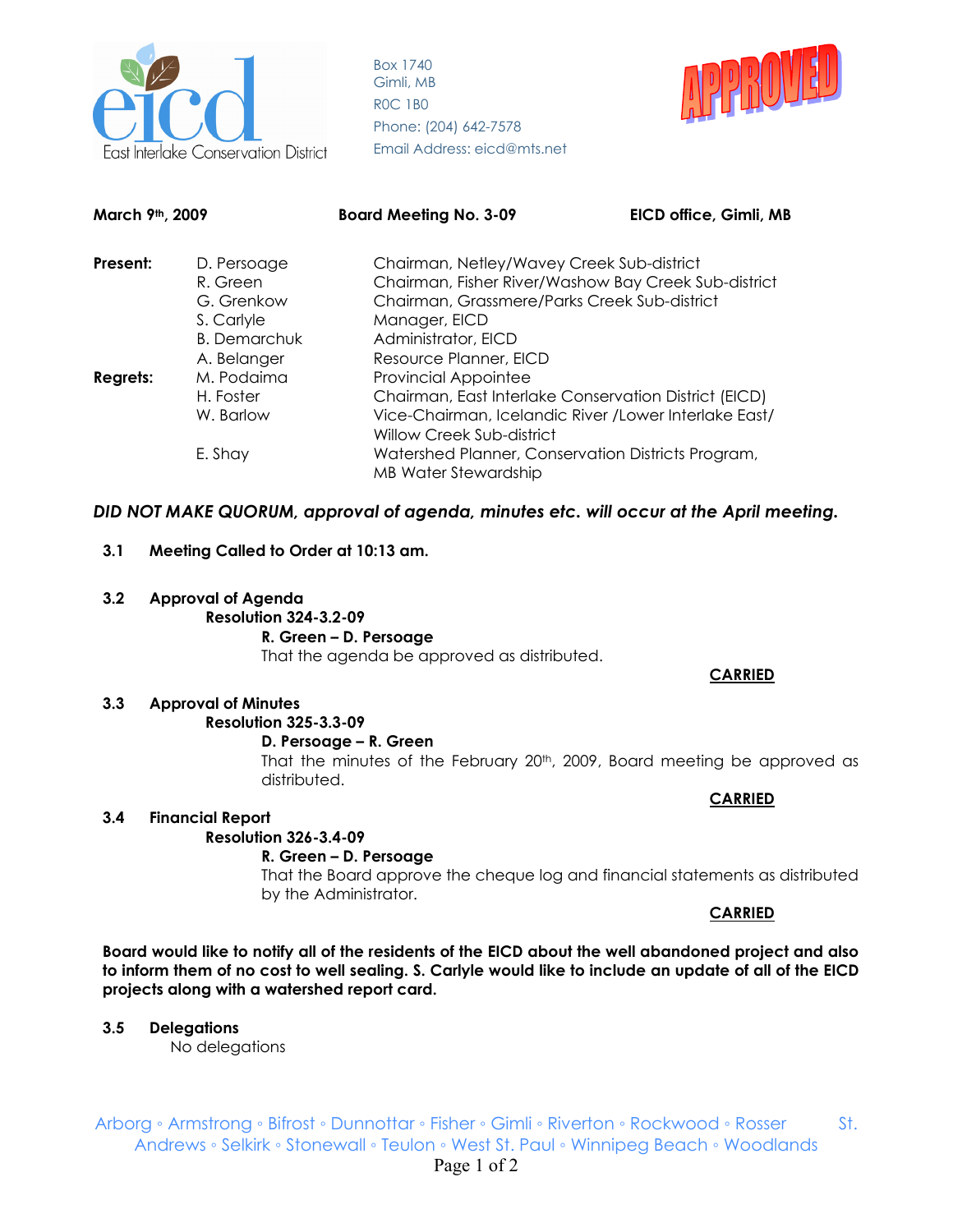#### **3.6 Chairperson's/Manager's/Watershed Planner's Reports**

H. Foster: (absent)

- S. Carlyle: (as per report handout)
- EIPD would like EICD to comment on future development & water issues.

E. Shay: absent (as per report handout)

## **3.7 Topics of Discussion**

## **3.7.1** *Policy*

- Section # 4.2, Subject: Conservation District Administration;
- Section # 4.1, Subject: Administrative Goals;
- Section # 2.18, Subject: Administration in Policy Absence;
- Section # 6.4, Subject: Part/Full Time Personnel Hiring;
- Section # 5.8, Subject: Payment of Bills without Prior Authorization.
- **3.7.2** *Purchase more stickers for the composters and purchase banner for the composter events.*

**MOTION:** to approve purchasing items for composters.

#### **Resolution 327-3.7.2-09 R. Green – D. Persoage**

## **CARRIED**

## **3.7.3** *Evergreen Basic Needs*

- S. Carlyle updated the board re: office location offered to EICD by Evergreen Basic Needs (EBN). A new EBN building will be constructed on the corner of 4<sup>th</sup> Ave and 1<sup>st</sup> street N in Gimli.
- S. Carlyle sending Evergreen Basic Needs a thanking you letter regarding location not meeting EICD needs.
- S. Carlyle will look into other possibilities for a new location.

#### **3.8 Information and Correspondence**

**3.8.3** E-mail from J. Shipley re: substantial ice build-up on Grassmere Creek at the Highway #9 culverts.

#### **3.9 Next Board Meeting**

Next board meeting scheduled for April  $7<sup>th</sup>$ , 2009 at 10:00 am – EICD office.

## **3.10 Adjournment**

Moved by R. Green that the meeting be adjourned at 1:40 pm.

G. Grenkow, Vice-Chairman B. Demarchuk, Administrator

\_\_\_\_\_\_\_\_\_\_\_\_\_\_\_\_\_\_\_\_\_\_\_\_\_\_\_\_\_\_\_\_ \_\_\_\_\_\_\_\_\_\_\_\_\_\_\_\_\_\_\_\_\_\_\_\_\_\_\_\_\_\_\_\_\_\_\_\_\_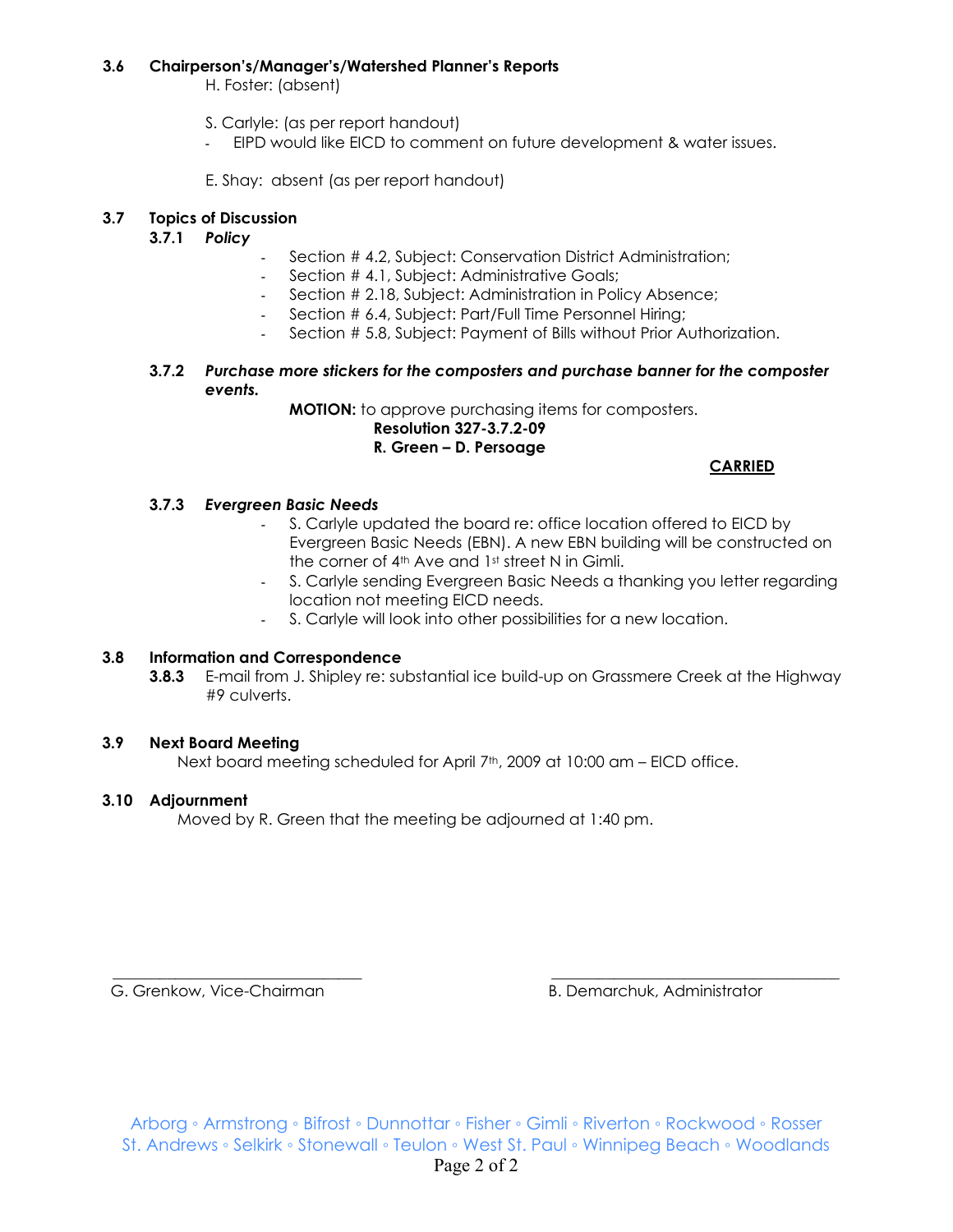



| April 22nd, 2009 |  |                                                                                                     | <b>Board Meeting No. 4-09</b>                                                                                                                                                                                                                                                                                                                                      | EICD office, Gimli, MB |
|------------------|--|-----------------------------------------------------------------------------------------------------|--------------------------------------------------------------------------------------------------------------------------------------------------------------------------------------------------------------------------------------------------------------------------------------------------------------------------------------------------------------------|------------------------|
| Present:         |  | H. Foster<br>D. Persoage<br>W. Barlow                                                               | Chairman, East Interlake Conservation District (EICD)<br>Chairman, Netley/Wavey Creek Sub-district<br>Vice-Chairman, Icelandic River / Lower Interlake East/<br>Willow Creek Sub-district                                                                                                                                                                          |                        |
| <b>Regrets:</b>  |  | G. Grenkow<br>S. Carlyle<br>A. Belanger<br><b>B.</b> Demarchuk<br>M. Podaima<br>E. Shay<br>R. Green | Chairman, Grassmere/Parks Creek Sub-district<br>Manager, EICD<br>Resource Planner, EICD<br>Administrator, EICD<br><b>Provincial Appointee</b><br>Watershed Planner, Conservation Districts Program,<br><b>MB Water Stewardship</b><br>Chairman, Fisher River/Washow Bay Creek Sub-district                                                                         |                        |
| 4.1              |  | Meeting Called to Order at 9:05 am.                                                                 |                                                                                                                                                                                                                                                                                                                                                                    |                        |
|                  |  |                                                                                                     |                                                                                                                                                                                                                                                                                                                                                                    |                        |
| 4.2              |  | <b>Approval of Agendas:</b><br>April Resolution 328-4.2-09                                          | February 20th, 2009: Resolution 319-2.2-09<br>D. Persoage - G. Grenkow<br>March 9th, 2009: Resolution 324-3.2-09<br>D. Persoage - W. Barlow<br>G. Grenkow - W. Barlow<br>That the agenda be approved as distributed.                                                                                                                                               |                        |
|                  |  |                                                                                                     |                                                                                                                                                                                                                                                                                                                                                                    | <b>CARRIED</b>         |
| 4.3              |  | <b>Approval of Minutes:</b><br><b>Resolution 329-4.3-09</b><br>distributed.                         | January 12th, 2009 minutes: Resolution 320-2.3-09<br>D. Persoage - W. Barlow<br>February 20th, 2009 minutes: Resolution 325-3.3-09<br>D. Persoage - W. Barlow<br>G. Grenkow - W. Barlow<br>That the minutes of the March 22 <sup>nd</sup> , 2009, Board meeting be approved as                                                                                     | <b>CARRIED</b>         |
| 4.4              |  | <b>Financial Reports:</b>                                                                           |                                                                                                                                                                                                                                                                                                                                                                    |                        |
|                  |  |                                                                                                     | January 2009 financial reports: Resolution 321-2.4-09<br>D. Persoage - G. Grenkow<br>February 2009 Financial Reports: Resolution 326-3.4-09<br>W. Barlow - D. Persoage<br>March 2009 Financial Reports: Resolution 330-4.4-09<br>W. Barlow - D. Persoage<br>That the Board approve the cheque log and financial statements as<br>distributed by the Administrator. | <b>CARRIED</b>         |
|                  |  |                                                                                                     | Arborg • Armstrong • Bifrost • Dunnottar • Fisher • Gimli • Riverton • Rockwood • Rosser                                                                                                                                                                                                                                                                           |                        |

St. Andrews ◦ Selkirk ◦ Stonewall ◦ Teulon ◦ West St. Paul ◦ Winnipeg Beach ◦ Woodlands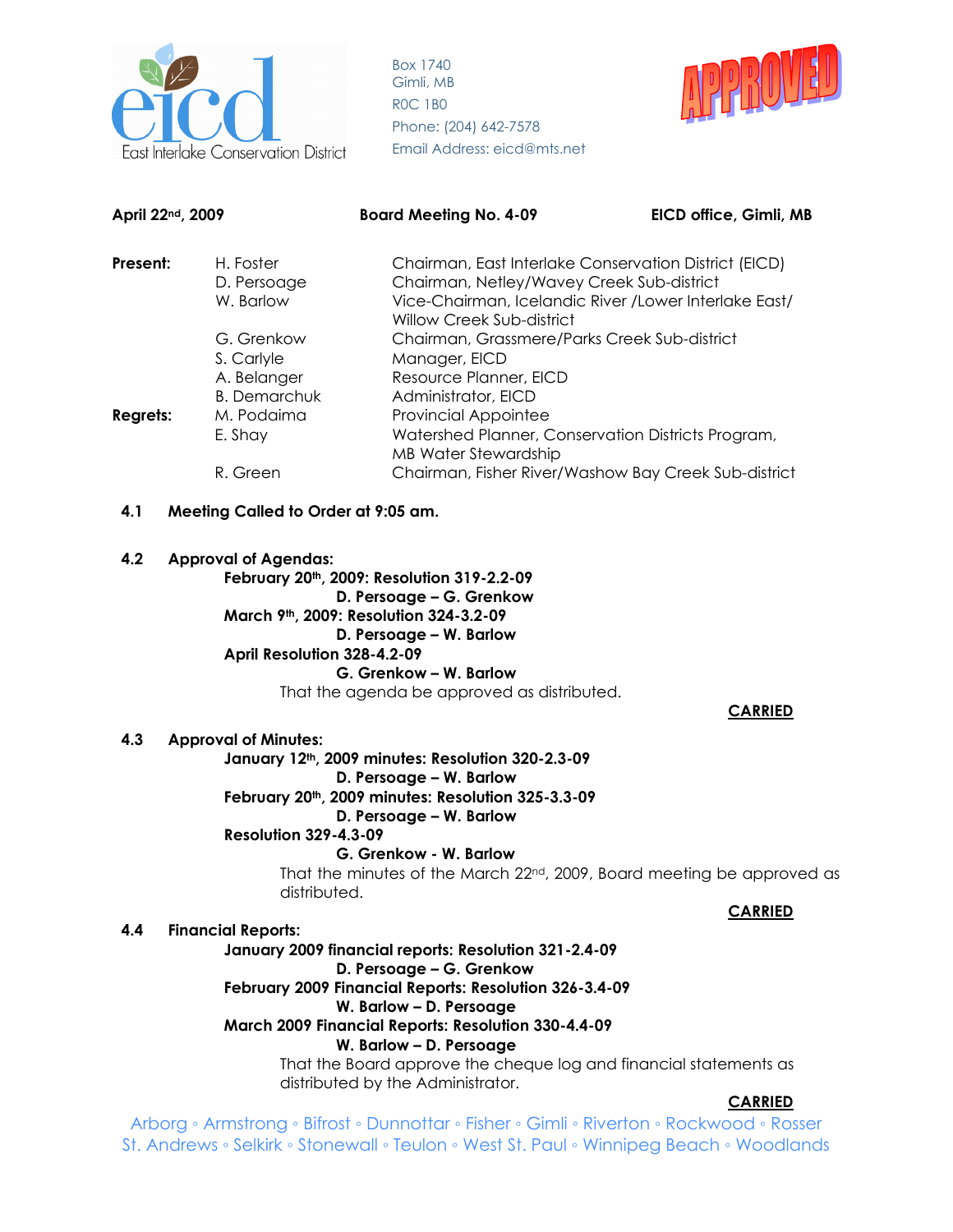#### **CARRIED**

#### **4.5 Delegations**

No delegations

#### **4.6 Chairperson's/Manager's/Watershed Planner's Reports**

H. Foster:

- Public meeting for the IWMP draft release at the Arborg Hall on April 8th, 2009.
- MCDA Board discussed the letter from K. Joyal re: convention.
- G. Grenkow indicated that at the MCDA meeting on April 14th, 2009, watershed realignments were talked about and that the Province is revisiting CD membership.
- S. Carlyle: (as per report handout)
	- MHHC has a program called Wetland rehab Wetland Restoration Incentive Program (WRIP):
		- minimum 40 acres with a six inch elevation clearance;
		- they will plug the drain to flood the land;
		- 100% of land assessed value plus \$200.00 per acre, one time payment;
		- Landowner can hay it or use it as pasture;
		- Land owners can never burn the land and can't break it every year.
	- Sold sixteen composters in Fisher Branch on April 20<sup>th</sup>, 2009.

E. Shay: (as per report handout)

- Absent

#### **4.7 Topics of Discussion**

#### **4.7.1** *Policy adoption*

List of Policy Directives that the Board reviewed and adopted:

- Section # 1.2, Subject: Goals/Objectives/Roles;
- Section # 2.13, Subject: Special & Emergency Board Meetings;
- Section # 2.14, Subject: General Regulations For Board Meetings;
- Section # 2.15, Subject: Motions;
- Section # 2.16, Subject: In-Camera Session Committee of the Whole;
- Section # 2.19, Subject: Orientation of New Members; and
- Section # 5.10, Subject: Policy Amendment.
- Section #4.2, Subject: Conservation District Administration
- Section # 4.1, Subject: Administration Goals
- Section # 2.18, Subject: Administration in Policy Absence
- Section # 6.4, Subject: Part/Full Time Personnel Hiring, and
- Section # 5.8, Subject: Payment of Bills Without Prior Authorization **Motion:** to approve all above stated Policy Directives reviewed by the Board.

## **Resolution 332-4.7.1-09 D. Persoage – W. Barlow**

#### **CARRIED**

#### **4.7.2 Letter from Kathy Joyal, Chairperson from Kelsey CD re: MCDA convention**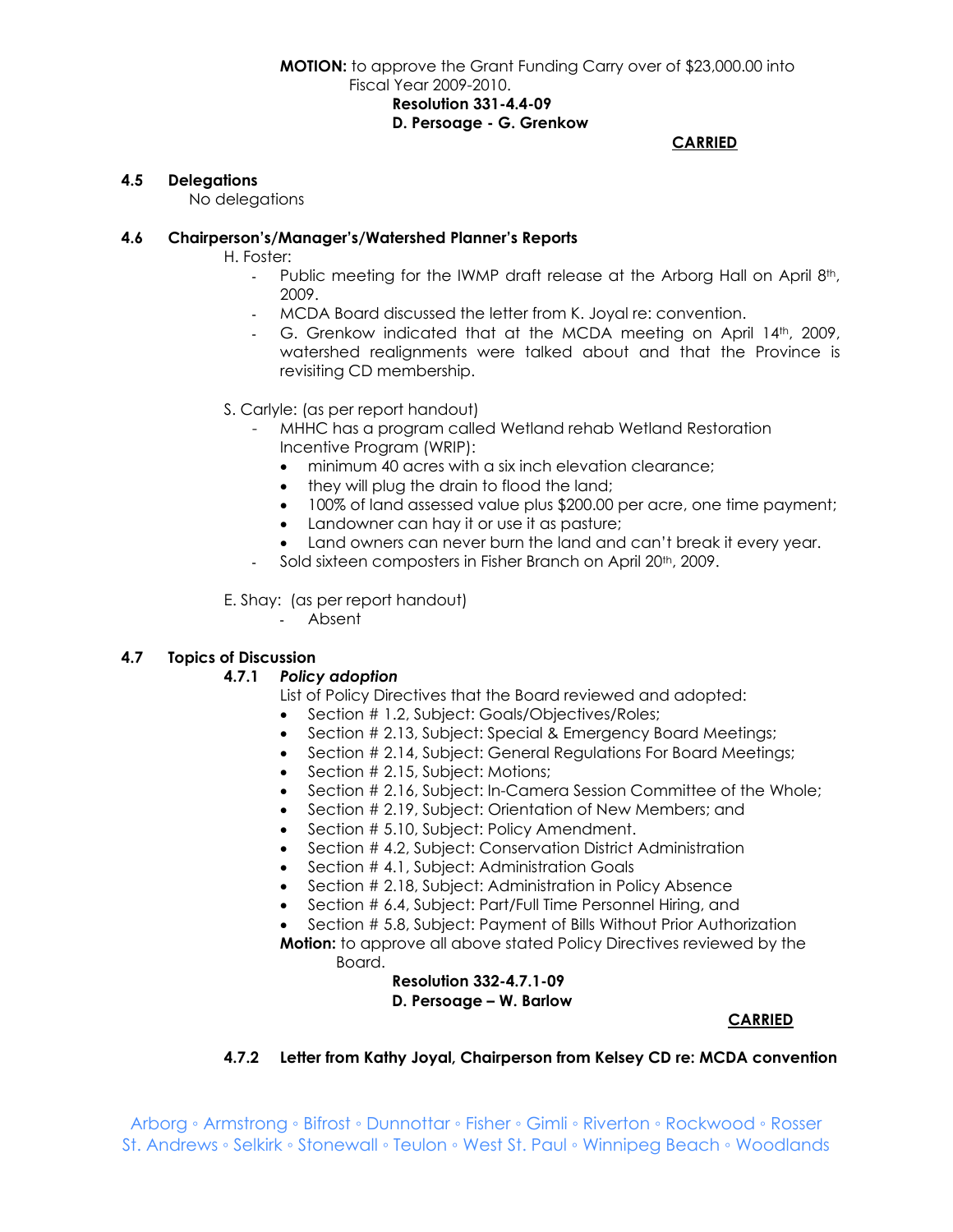## **4.7.3 MB Water Stewardship Strategic Plan 2009-10 Fiscal Year & CD Framework for the future.**

- Plan distributed for Board review and a motion for approval at next executive board meeting in May.
- Board Members are invited to point out issues that they fill should be changed.

### **4.7.4 Pipeline plow for sale from TRCD**

### **4.7.5 EICD promotional item**

Purchase promotional items such as water bottles and caps.

#### **4.7.6 Culvert inventory – surveying (location and equipment)**

**Motion:** to approve the Fisher River Sub-district (O5SB) as the next location for the culvert inventory survey and purchase a used GPS for \$33,255.00 plus taxes with non-allocated funds from fiscal year 2008/2009.

#### **Resolution 333-4.7.6-09 W. Barlow – D. Persoage**

## **CARRIED**

#### **4.7.7 Summer Students**

- EICD has hired two summer students for the well inventory program and will hire two more summer students in order to carry out the culvert inventory project.

#### **4.7.8 Icelandic River Washow Bay Creek IWMP**

- For Board review and a motion for approval at next executive board meeting in May.

#### **4.7.9 Crescent Creek**

J. Hardy presented to the Executive Board issues in Teulon which were approved at the Netley/Grassmere Sub-district meeting on April 21st, 2009, (see 4.7.11)

S. Carlyle to forward a letter of endorsement to Jeff Reimer at Water Stewardship, and cc: Town of Teulon, Minister Melnick, RM of Rockwood and Ken Rakra.

**Motion**: to approve a letter of endorsement sent to J. Reimer. **Resolution 334-4.7.9** 

## **D. Persoage – G. Grenkow**

## **CARRIED**

#### **4.7.10 Ortho imagery partnership with R.M. of Gimli**

- Matt Kiemeney from the R.M. of Gimli re: purchasing Digital Ortho imagery by Atlis Geometrics.
- Board has chosen not to partner with the R.M. of Gimli in the purchase of ortho imagery

#### **4.7.11 Crescent Creek Resolution of Netley-Wavey and Grassmere-Parks Sub-District.**

*Netley-Wavey Sub-District MOTION: EICD look into the Crescent Creek project re: Teulon and see what can be done to expatiate the process as a result of the flooding in Town of Teulon over the last several years.*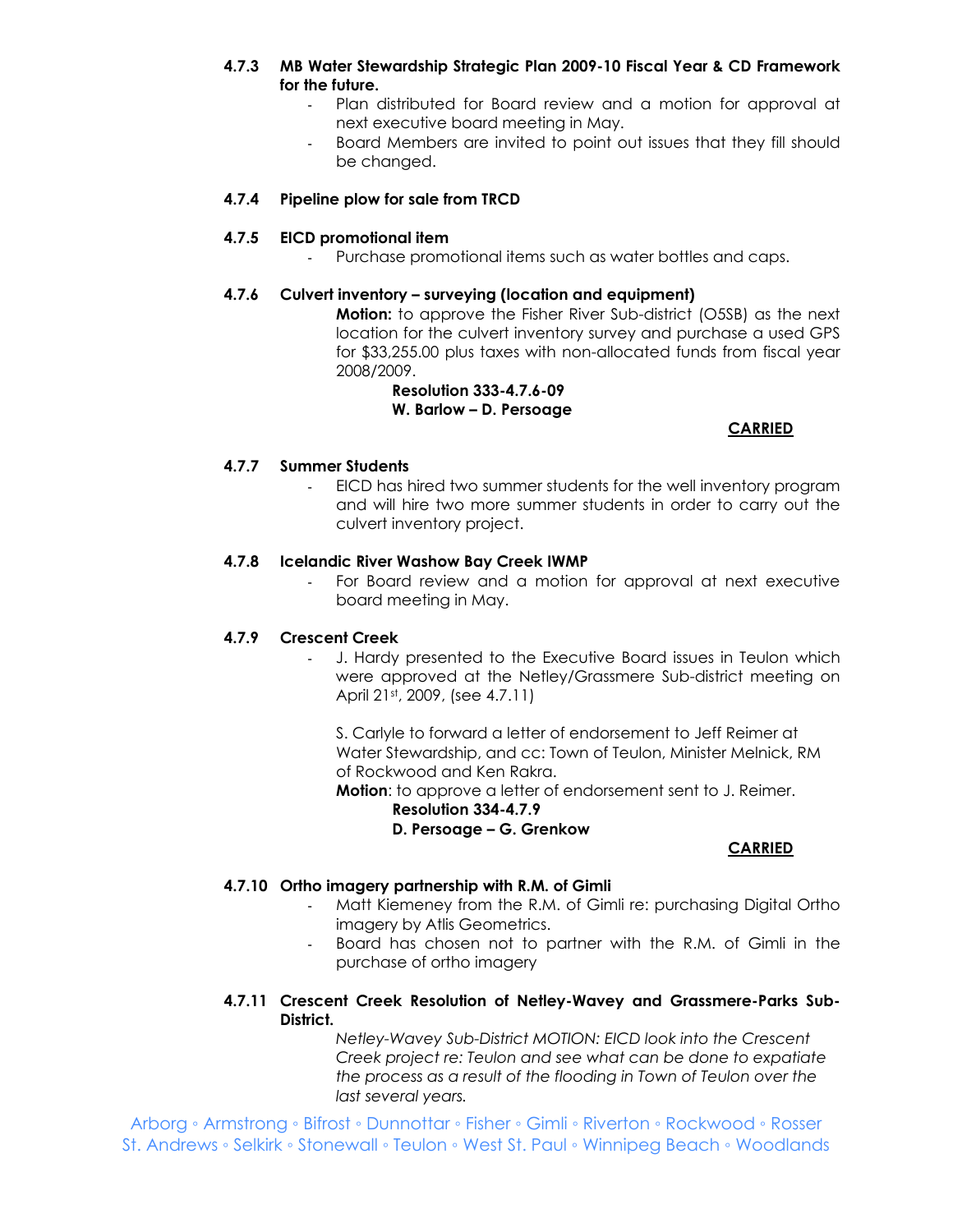*Resolution 27-1.7.6-09 J. Hardy – K. Smith* 

 *CARRIED*

## **4.7.12 R.M. of Gimli lagoon property Motion:** of approval for S. Carlyle to send a letter of interest to the R.M. of Gimli council. **Resolution 335-4.7.12-09 W. Barlow – D. Persoage**

## **CARRIED**

### **4.7.13 A. Belanger taking a course through the Royal Roads University**

**Motion:** for approval of A. Belanger to attain a professional development certificate as Environmental Practitioner at Royal Roads University. **Resolution 336-4.7.13 G. Grenkow – W. Barlow** 

#### **CARRIED**

 **4.7.14 Letter from Gimli High School requesting \$300.00 sponsorship for their Envirothon team.**

**Motion:** of approval re: \$300.00 sponsorship to the Enviro Club. **Resolution 337-4.7.14** 

### **W. Barlow – G. Grenkow**

**CARRIED**

## **4.8 Information and Correspondence**  (see agenda for list of correspondence)

#### **4.9 Next Board Meeting**

Next board meeting scheduled for May 11<sup>th</sup>, 2009 at 10:00 am - EICD office.

#### **4.10 Adjournment**

Moved by W. Barlow that the meeting be adjourned at 1:30 pm.

H. Foster, Chairman B. Demarchuk, Administrator

Arborg ◦ Armstrong ◦ Bifrost ◦ Dunnottar ◦ Fisher ◦ Gimli ◦ Riverton ◦ Rockwood ◦ Rosser St. Andrews ◦ Selkirk ◦ Stonewall ◦ Teulon ◦ West St. Paul ◦ Winnipeg Beach ◦ Woodlands

\_\_\_\_\_\_\_\_\_\_\_\_\_\_\_\_\_\_\_\_\_\_\_\_\_\_\_\_\_\_\_\_ \_\_\_\_\_\_\_\_\_\_\_\_\_\_\_\_\_\_\_\_\_\_\_\_\_\_\_\_\_\_\_\_\_\_\_\_\_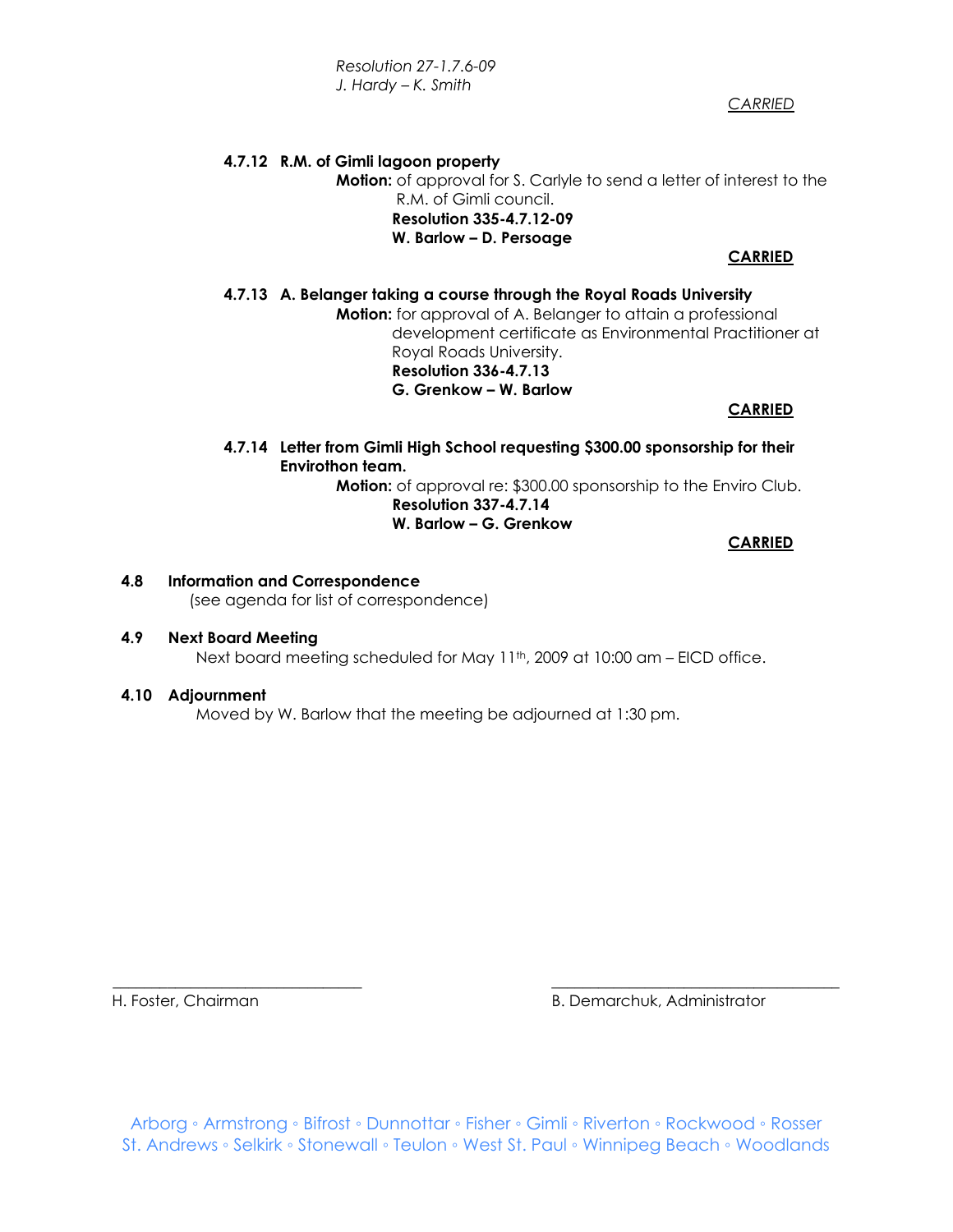



| May 11th, 2009         |                          | <b>Board Meeting No. 5-09</b>                                                              | EICD office, Gimli, MB                                                                               |  |
|------------------------|--------------------------|--------------------------------------------------------------------------------------------|------------------------------------------------------------------------------------------------------|--|
| Present:               | H. Foster<br>D. Persoage |                                                                                            | Chairman, East Interlake Conservation District (EICD)<br>Chairman, Netley/Wavey Creek Sub-district   |  |
| G. Grenkow<br>R. Green |                          |                                                                                            | Chairman, Grassmere/Parks Creek Sub-district<br>Chairman, Fisher River/Washow Bay Creek Sub-district |  |
|                        | E. Shay                  | Watershed Planner, Conservation Districts Program,<br><b>MB Water Stewardship</b>          |                                                                                                      |  |
|                        | S. Carlyle               | Manager, EICD                                                                              |                                                                                                      |  |
|                        | <b>B.</b> Demarchuk      | Administrator, EICD                                                                        |                                                                                                      |  |
| <b>Regrets:</b>        | M. Podaima               | <b>Provincial Appointee</b>                                                                |                                                                                                      |  |
|                        | A. Belanger              | Resource Planner, EICD                                                                     |                                                                                                      |  |
|                        | W. Barlow                | Vice-Chairman, Icelandic River / Lower Interlake East/<br><b>Willow Creek Sub-district</b> |                                                                                                      |  |

#### **5.1 Meeting Called to Order at 10:05 am.**

#### **5.2 Approval of Agendas**

**Resolution 338-5.2-09** 

#### **G. Grenkow – D. Persoage**

That the agenda be approved as distributed.

#### **CARRIED**

#### **5.3 Approval of Minutes**

## **Resolution 339-5.3-09**

#### **D. Persoage – R. Green**

That the minutes of the April 22nd, 2009, Board meeting be approved as distributed.

**CARRIED**

## **5.4 Financial Reports (adjust cheque log)**

#### **\$7000.00 from Benthic will pay for the GPS Resolution 340-5.4-09**

#### **R. Green – D. Persoage**

That the Board approve the cheque log and financial statements as distributed by the Administrator.

**CARRIED**

#### **5.5 Delegations**

No delegations

#### **5.6 Chairperson's/Manager's/Watershed Planner's Reports**

#### H. Foster:

- Met with P. Bjornson \$25,000.00 for IWMP for Fisher and \$22,500.00 for the Icelandic buffer stripes, off-site watering systems purchases and exclusive fencing, 10% hold back for the \$22,500.00
- H. Foster and S. Carlyle checked out 3 spots North of Arborg for the wetland rehab program through the MHAC, land use to be a lake.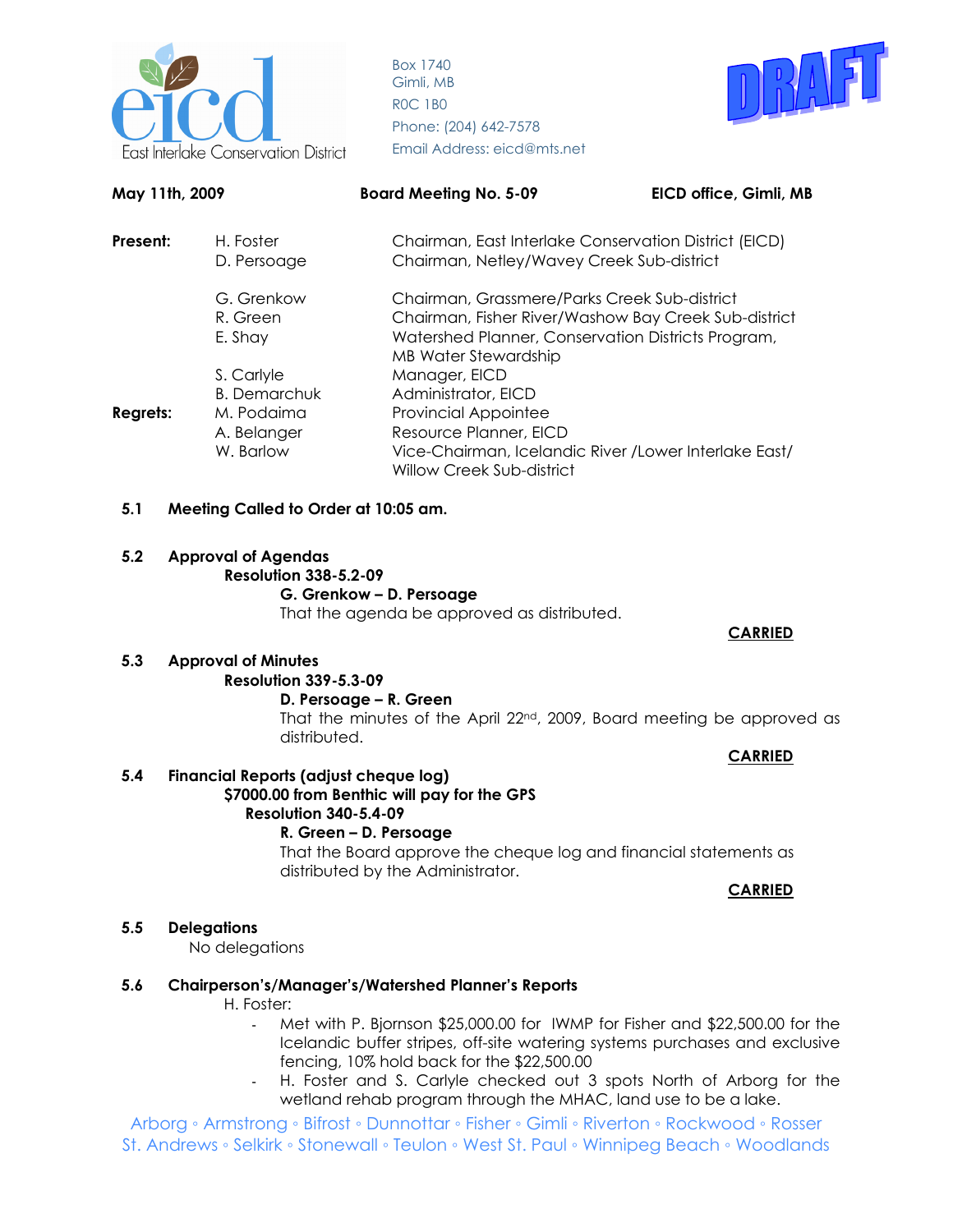- Culvert Inventory requested by West St. Paul to know where all of there culverts were located during the spring flood
- S. Carlyle: (as per report handout)
	- G. Grenkow suggested that EICD send a motion of approval of dredging Netley Marsh – Board decided not to send and await technical watershed team meeting on June 19.
	- E. Shay suggested asking that question at the IWMP May 19th meeting in Stonewall. Including Wetland restoration in the IWMP for Netley Marsh.
- E. Shay: (as per report handout)
	- Province sent a request to MCDA to meet and discuss CD expansion to include the city of Winnipeg, the city of Brandon, to make an ideal watershed map, some CD's would have to realign.

## **5.7 Topics of Discussion**

## **5.7.1** *Conservation Districts Program Framework for the future*

- D. Persoage asked whether or not the Provincial appointees be held accountable on how many meetings they should attend.
- E. Shay stated that the issue was taken care of.
- D. Persoage stated that EICD requested to be a commenting committee and the possibility of being partners with the drainage licensing.
- H. Foster said that EICD is not prepared to address those issues at that time.
- S. Carlyle stated that N. Thom suggested the EICD be a commenting partner and does formalized procedure.
- H. Foster stated that EICD make a list of issues that EICD can comment on or EICD being a commenting agency for condition use and state what is risky development. Ex: new gas station place gas tanks above ground.

**Motion:** that EICD approve the direction of the CD Program Framework for the future.

## **Resolution 341-5.7.1-09**

D. Persoage – R. Green

**CARRIED**

### **5.7.2 Solar watering system demo site**

Start at the Icelandic River for about three weeks and then move it around the EICD in order to promote off-site watering.

#### **5.7.3 Crown land permit for hay production for buffalo – RM of Fisher**

**Motion:** to approve the sale of land as long as there's no drainage and keep a buffer of 30 meters around the wetland.

#### **Resolution 342-5.7.2-09 R. Green – G. Grenkow**

**CARRIED**

## **5.7.4 Icelandic River – Washow Bay Creek IWMP approval**

BE IT RESOLVED THAT the **East Interlake Conservation District** hereby endorses the *Icelandic River and Washow Bay Creek Integrated Watershed Management Plan* and will strive to support its principals through the implementation of the actions as defined within the plan.

#### **Resolution 343-5.7.4-09**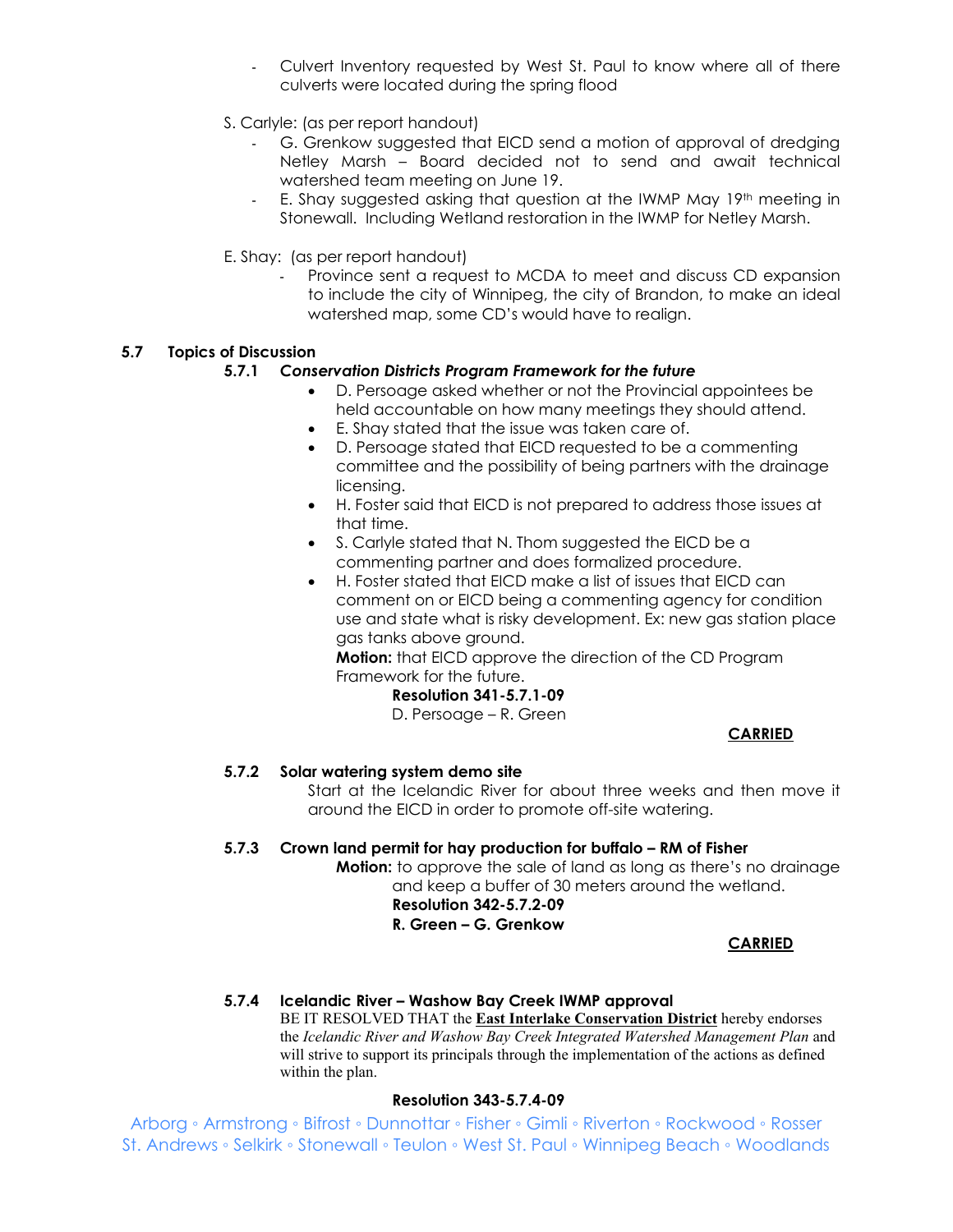#### **5.7.6 Bank stabilization on Fish Lake Drain**

**Resolution 344-5.7.5-09 R. Green – G. Grenkow** 

**Motion:** to request Ken Rahkra on the Fish Lake Drain **Resolution 345-5.7.6-09 D. Persoage – G. Grenkow** 

**5.7.7 CD Administrator's meeting in Gimli – June 3rd, 4th and 5th, 2009 Motion:** to approve **Resolution 346-5.7.7-09 D. Persoage – R. Green** 

**5.7.8 Purchase Rainwater barrels Motion:** to approve the purchase of one pallet, S. Carlyle to investigate further on the amount.  **Resolution 347-5.7.8-09 G. Grenkow – R. Green CARRIED**

**5.7.9 Erosion on hwy #8 Motion:** to approve a letter and pictures sent to MIT by S. Carlyle. **Resolution 348-5.7.9-09 D. Persoage – G. Grenkow CARRIED**

## **5.8 Information and Correspondence**

(see agenda for list of correspondence)

#### **5.9 Next Board Meeting**

Next board meeting scheduled for June 8<sup>th</sup>, 2009 at 10:00 am – EICD office.

#### **5.10 Adjournment**

Moved by G. Grenkow that the meeting be adjourned at 1:04 pm.

#### **R. Green – D. Persoage**

Loewen curve.

**5.7.5 Bank Stabilization on the Icelandic River** 

**CARRIED**

#### **CARRIED**

**Motion:** to request to ask K. Rahkra to come and asses the

## **CARRIED**

#### **CARRIED**